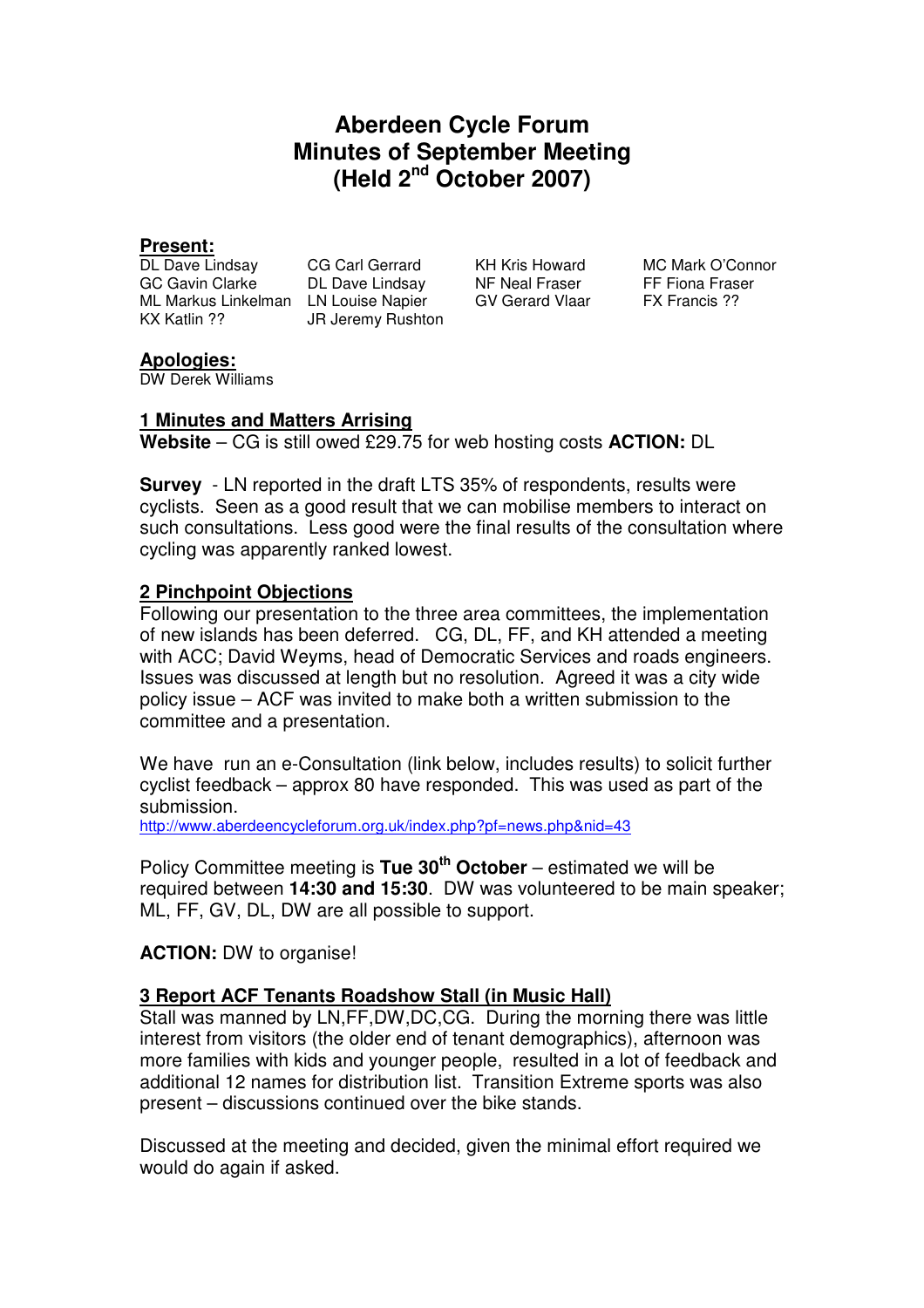## **4 Transforming Cycling in the City – Suggestions for Projects**

Following on form the recent meeting with Cllr Ron Clarke – we do have a list of improvements, both from the e-Consultation earlier this year and from other people contacting us. However these are mainly small scale and not worked up. ML suggested we need a "template" for capturing such opportunities, Discussed and agreed this was a good idea. LN has evaluated the initial feedback document – this needs to be fed back through the web. e.g. what is / is not possible.

**ACTION :** ML to develop template and circulate for comment.

**ACTION :** LN to pass "vetted" list to CG for website

Other news… A contract has been awarded for the Kingswells-Aberdeen route (based on the detailed design completed, last year), work should be starting in next two weeks using the 2007/8 Nestrans Funding. Agreed this should be publicised updating the using the original article: **http://www.aberdeencycleforum.org.uk/index.php?pf=news.php&nid=28**

# **5 Cycle Parking Update**

DL has had confirmation from Grahame McKenzie (Roads Engineer) the next batch should commence going on in the city centre in 6 weeks (approx 2 weeks left at time of meeting!) The is some confusion over who has the original list we can mark "completion" against and what has happened to the next requests?

**ACTION :** CG to check with Jackie W (who developed the original list) what became of it and put into file store so no longer "lost"

New (originally forgotten) stands have been installed at the new Gt western medical practice, thanks to all who wrote to the practice manager.

Photo: **www.aberdeencycleforum.org.uk/?pf=news.php&nid=44**

Four more "it's unbelievable" complaints received via the web about lack of stands at Transition Extreme – to be chased as TE were promising end fo August. Note Transition do allow you to bring a bike within the building however this is not always clear.

## **6 Consultations and responses**

Cycle parking at Civic Square (Civic Square is to be new name for area outside railway station) , DC has responded to Euan Matherson the developer

# **7 AOB**

**Bike Recycling :** LN has attended a meeting involving: Community Scotland, Aberdeen Foyer, Instant neighbour, and "pedal power" who are trying to get a project to recycle bikes running. Discussed and agreed we are supportive. DI offered to be contact for us.